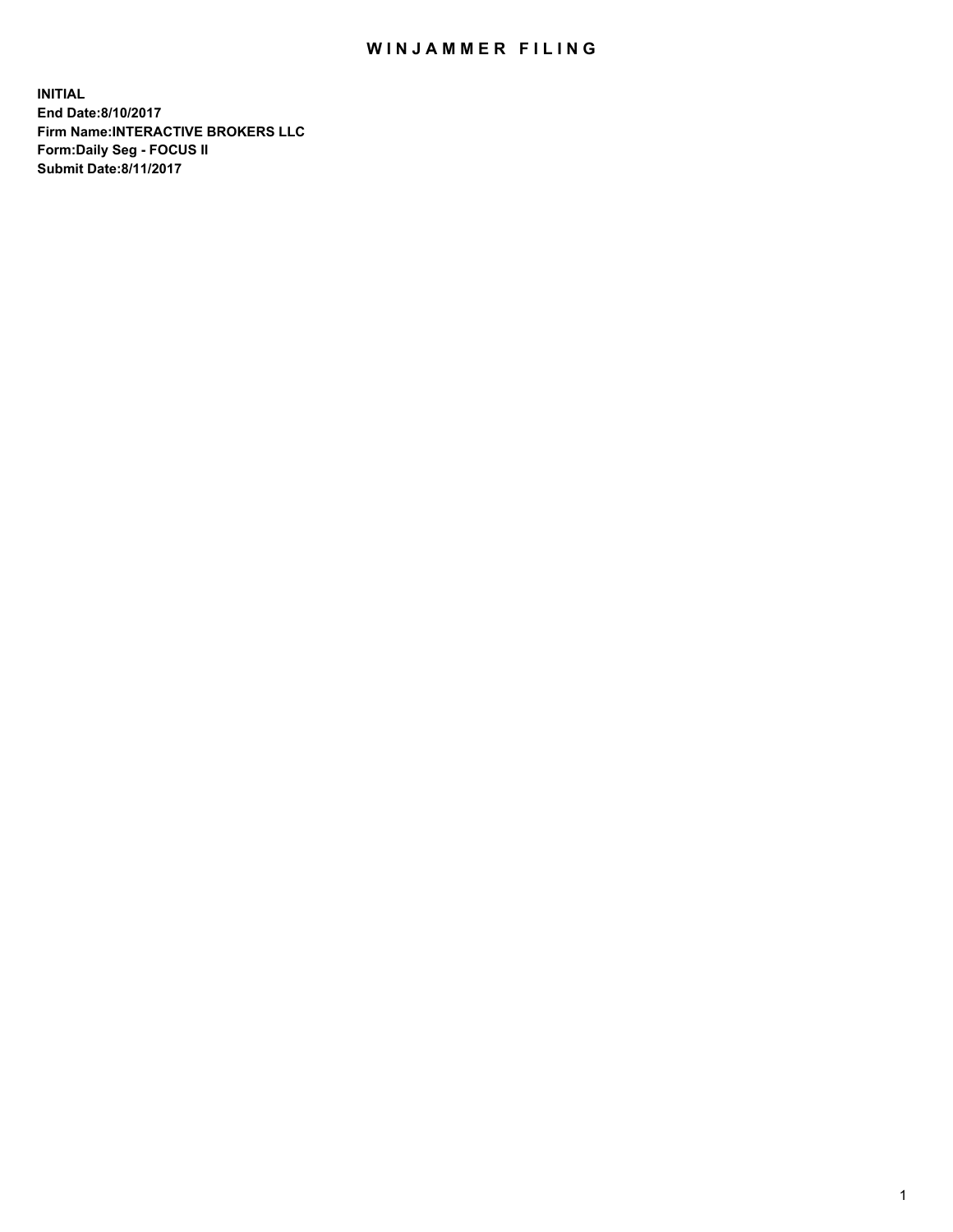## **INITIAL End Date:8/10/2017 Firm Name:INTERACTIVE BROKERS LLC Form:Daily Seg - FOCUS II Submit Date:8/11/2017 Daily Segregation - Cover Page**

| Name of Company<br><b>Contact Name</b><br><b>Contact Phone Number</b><br><b>Contact Email Address</b>                                                                                                                                                                                                                          | <b>INTERACTIVE BROKERS LLC</b><br>James Menicucci<br>203-618-8085<br>jmenicucci@interactivebrokers.c<br>om |
|--------------------------------------------------------------------------------------------------------------------------------------------------------------------------------------------------------------------------------------------------------------------------------------------------------------------------------|------------------------------------------------------------------------------------------------------------|
| FCM's Customer Segregated Funds Residual Interest Target (choose one):<br>a. Minimum dollar amount: ; or<br>b. Minimum percentage of customer segregated funds required:% ; or<br>c. Dollar amount range between: and; or<br>d. Percentage range of customer segregated funds required between: % and %.                       | $\overline{\mathbf{0}}$<br>0<br>155,000,000 245,000,000<br>00                                              |
| FCM's Customer Secured Amount Funds Residual Interest Target (choose one):<br>a. Minimum dollar amount: ; or<br>b. Minimum percentage of customer secured funds required:%; or<br>c. Dollar amount range between: and; or<br>d. Percentage range of customer secured funds required between:% and%.                            | $\overline{\mathbf{0}}$<br>0<br>80,000,000 120,000,000<br>0 <sub>0</sub>                                   |
| FCM's Cleared Swaps Customer Collateral Residual Interest Target (choose one):<br>a. Minimum dollar amount: ; or<br>b. Minimum percentage of cleared swaps customer collateral required:% ; or<br>c. Dollar amount range between: and; or<br>d. Percentage range of cleared swaps customer collateral required between:% and%. | $\overline{\mathbf{0}}$<br>$\underline{\mathbf{0}}$<br>0 <sub>0</sub><br>0 <sub>0</sub>                    |

Attach supporting documents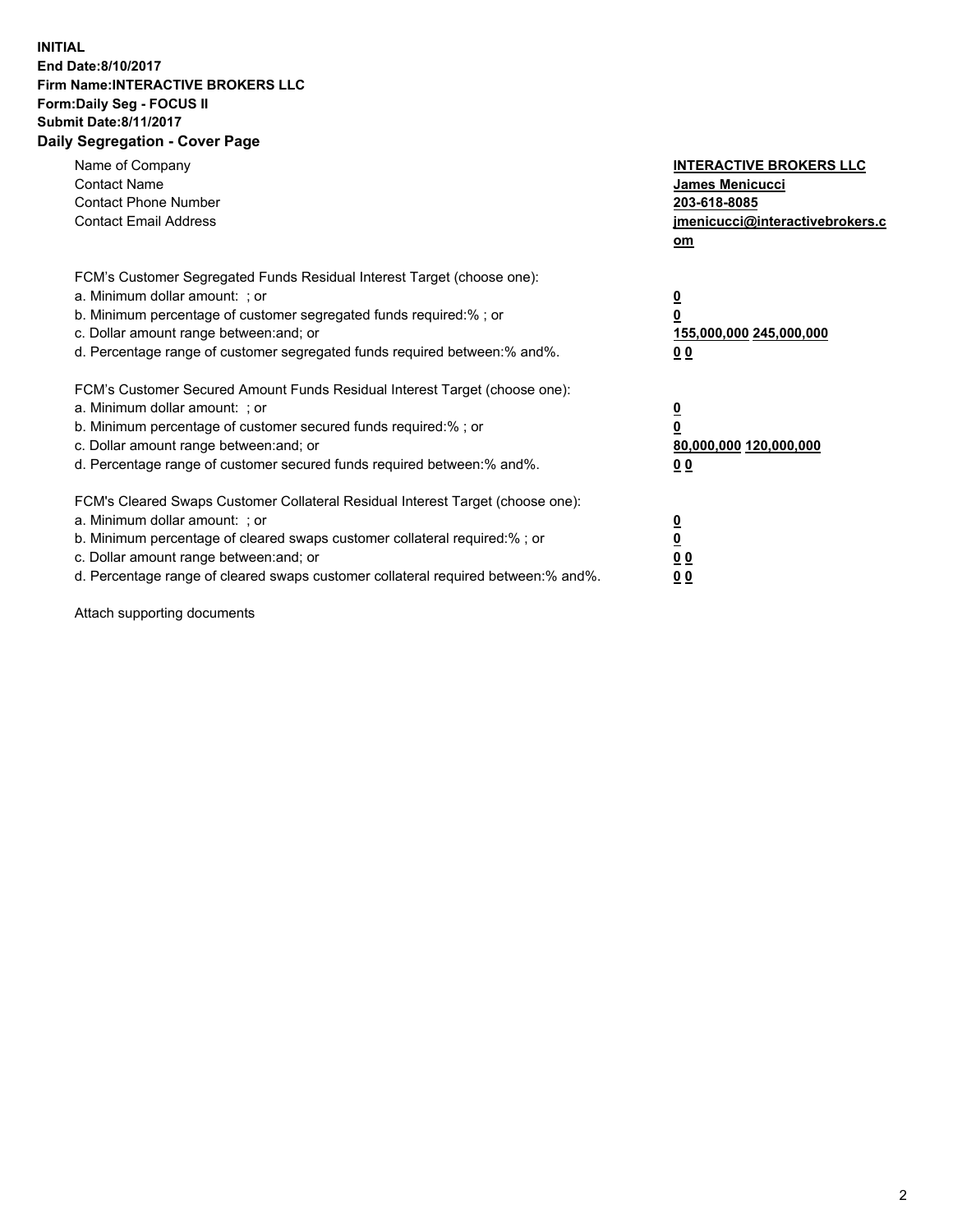## **INITIAL End Date:8/10/2017 Firm Name:INTERACTIVE BROKERS LLC Form:Daily Seg - FOCUS II Submit Date:8/11/2017**<br>**Daily Segregation - Secured Amounts Daily Segregation - Secured**

|     | Daily Segregation - Secured Amounts                                                         |                                  |
|-----|---------------------------------------------------------------------------------------------|----------------------------------|
|     | Foreign Futures and Foreign Options Secured Amounts                                         |                                  |
|     | Amount required to be set aside pursuant to law, rule or regulation of a foreign            | $0$ [7305]                       |
|     | government or a rule of a self-regulatory organization authorized thereunder                |                                  |
| 1.  | Net ledger balance - Foreign Futures and Foreign Option Trading - All Customers             |                                  |
|     | A. Cash                                                                                     | 370, 176, 497 [7315]             |
|     | B. Securities (at market)                                                                   | $0$ [7317]                       |
| 2.  | Net unrealized profit (loss) in open futures contracts traded on a foreign board of trade   | -7,703,505 [7325]                |
| 3.  |                                                                                             |                                  |
|     | Exchange traded options                                                                     |                                  |
|     | a. Market value of open option contracts purchased on a foreign board of trade              | <b>30,660</b> [7335]             |
|     | b. Market value of open contracts granted (sold) on a foreign board of trade                | $-11,415$ [7337]                 |
| 4.  | Net equity (deficit) (add lines 1.2. and 3.)                                                | 362,492,237 [7345]               |
| 5.  | Account liquidating to a deficit and account with a debit balances - gross amount           | 9,485 [7351]                     |
|     | Less: amount offset by customer owned securities                                            | 0 [7352] 9,485 [7354]            |
| 6.  | Amount required to be set aside as the secured amount - Net Liquidating Equity              | 362,501,722 [7355]               |
|     | Method (add lines 4 and 5)                                                                  |                                  |
| 7.  | Greater of amount required to be set aside pursuant to foreign jurisdiction (above) or line | 362,501,722 [7360]               |
|     | 6.                                                                                          |                                  |
|     | FUNDS DEPOSITED IN SEPARATE REGULATION 30.7 ACCOUNTS                                        |                                  |
| 1.  | Cash in banks                                                                               |                                  |
|     | A. Banks located in the United States                                                       | 68,635,587 [7500]                |
|     | B. Other banks qualified under Regulation 30.7                                              | 0 [7520] 68,635,587 [7530]       |
| 2.  | Securities                                                                                  |                                  |
|     | A. In safekeeping with banks located in the United States                                   | 343,793,985 [7540]               |
|     | B. In safekeeping with other banks qualified under Regulation 30.7                          | 0 [7560] 343,793,985 [7570]      |
| 3.  | Equities with registered futures commission merchants                                       |                                  |
|     | A. Cash                                                                                     | $0$ [7580]                       |
|     | <b>B.</b> Securities                                                                        | $0$ [7590]                       |
|     | C. Unrealized gain (loss) on open futures contracts                                         | $0$ [7600]                       |
|     | D. Value of long option contracts                                                           | $0$ [7610]                       |
|     | E. Value of short option contracts                                                          | 0 [7615] 0 [7620]                |
| 4.  | Amounts held by clearing organizations of foreign boards of trade                           |                                  |
|     | A. Cash                                                                                     | $0$ [7640]                       |
|     | <b>B.</b> Securities                                                                        | $0$ [7650]                       |
|     | C. Amount due to (from) clearing organization - daily variation                             | $0$ [7660]                       |
|     | D. Value of long option contracts                                                           | $0$ [7670]                       |
|     | E. Value of short option contracts                                                          | 0 [7675] 0 [7680]                |
| 5.  |                                                                                             |                                  |
|     | Amounts held by members of foreign boards of trade<br>A. Cash                               |                                  |
|     |                                                                                             | 89,910,485 [7700]                |
|     | <b>B.</b> Securities                                                                        | $0$ [7710]                       |
|     | C. Unrealized gain (loss) on open futures contracts                                         | -8,789,825 [7720]                |
|     | D. Value of long option contracts                                                           | 30,660 [7730]                    |
|     | E. Value of short option contracts                                                          | -11,415 [7735] 81,139,905 [7740] |
| 6.  | Amounts with other depositories designated by a foreign board of trade                      | 0 [7760]                         |
| 7.  | Segregated funds on hand                                                                    | $0$ [7765]                       |
| 8.  | Total funds in separate section 30.7 accounts                                               | 493,569,477 [7770]               |
| 9.  | Excess (deficiency) Set Aside for Secured Amount (subtract line 7 Secured Statement         | 131,067,755 [7380]               |
|     | Page 1 from Line 8)                                                                         |                                  |
| 10. | Management Target Amount for Excess funds in separate section 30.7 accounts                 | 80,000,000 [7780]                |
| 11. | Excess (deficiency) funds in separate 30.7 accounts over (under) Management Target          | 51,067,755 [7785]                |
|     |                                                                                             |                                  |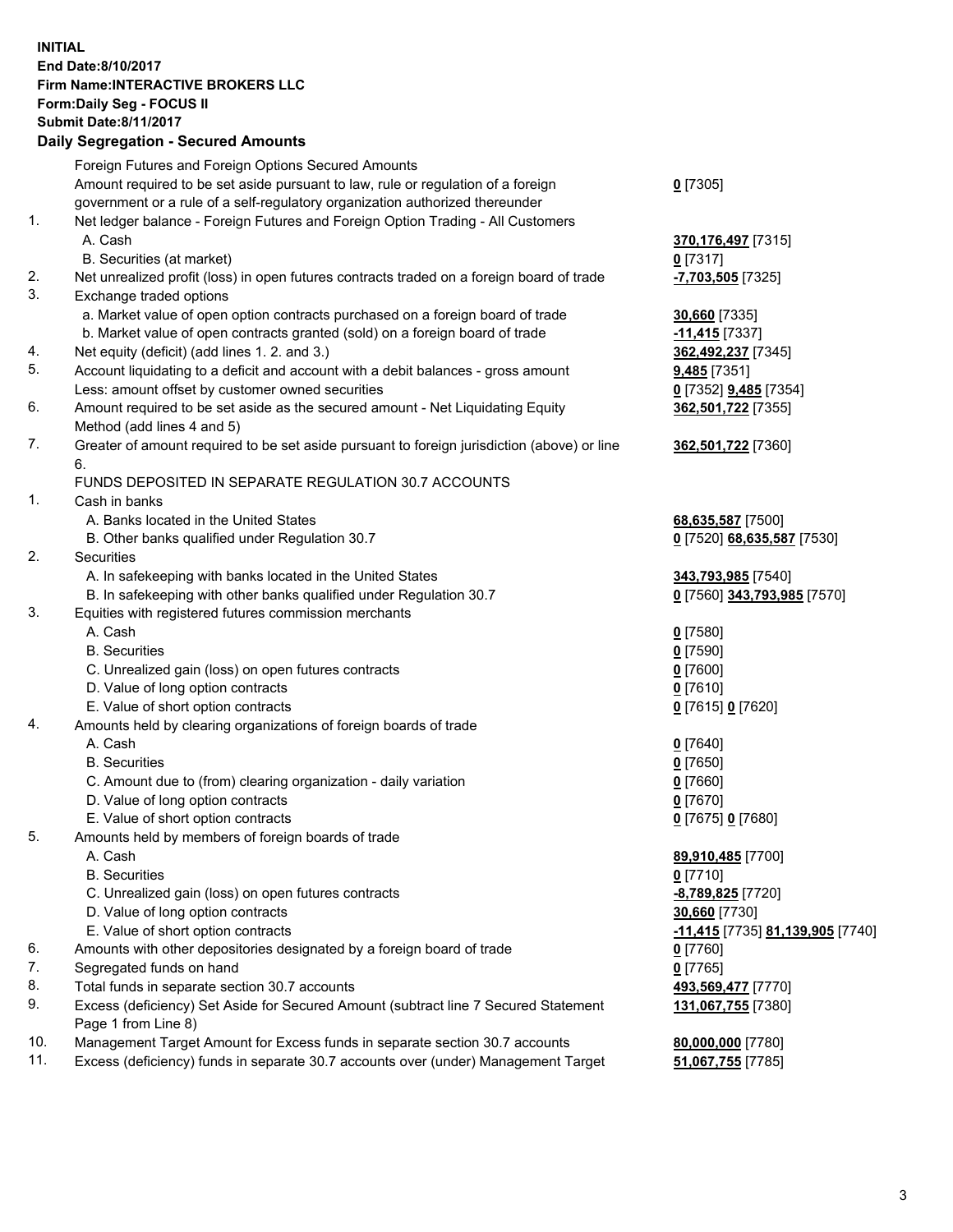**INITIAL End Date:8/10/2017 Firm Name:INTERACTIVE BROKERS LLC Form:Daily Seg - FOCUS II Submit Date:8/11/2017 Daily Segregation - Segregation Statement** SEGREGATION REQUIREMENTS(Section 4d(2) of the CEAct) 1. Net ledger balance A. Cash **4,480,333,619** [7010] B. Securities (at market) **0** [7020] 2. Net unrealized profit (loss) in open futures contracts traded on a contract market **58,611,723** [7030] 3. Exchange traded options A. Add market value of open option contracts purchased on a contract market **238,162,632** [7032] B. Deduct market value of open option contracts granted (sold) on a contract market **-360,680,688** [7033] 4. Net equity (deficit) (add lines 1, 2 and 3) **4,416,427,286** [7040] 5. Accounts liquidating to a deficit and accounts with debit balances - gross amount **211,869** [7045] Less: amount offset by customer securities **0** [7047] **211,869** [7050] 6. Amount required to be segregated (add lines 4 and 5) **4,416,639,155** [7060] FUNDS IN SEGREGATED ACCOUNTS 7. Deposited in segregated funds bank accounts A. Cash **1,025,231,032** [7070] B. Securities representing investments of customers' funds (at market) **2,317,496,785** [7080] C. Securities held for particular customers or option customers in lieu of cash (at market) **0** [7090] 8. Margins on deposit with derivatives clearing organizations of contract markets A. Cash **518,716,178** [7100] B. Securities representing investments of customers' funds (at market) **841,962,470** [7110] C. Securities held for particular customers or option customers in lieu of cash (at market) **0** [7120] 9. Net settlement from (to) derivatives clearing organizations of contract markets **29,829,015** [7130] 10. Exchange traded options A. Value of open long option contracts **238,332,096** [7132] B. Value of open short option contracts **-360,867,037** [7133] 11. Net equities with other FCMs A. Net liquidating equity **0** [7140] B. Securities representing investments of customers' funds (at market) **0** [7160] C. Securities held for particular customers or option customers in lieu of cash (at market) **0** [7170] 12. Segregated funds on hand **0** [7150] 13. Total amount in segregation (add lines 7 through 12) **4,610,700,539** [7180] 14. Excess (deficiency) funds in segregation (subtract line 6 from line 13) **194,061,384** [7190] 15. Management Target Amount for Excess funds in segregation **155,000,000** [7194] 16. Excess (deficiency) funds in segregation over (under) Management Target Amount **39,061,384** [7198]

Excess